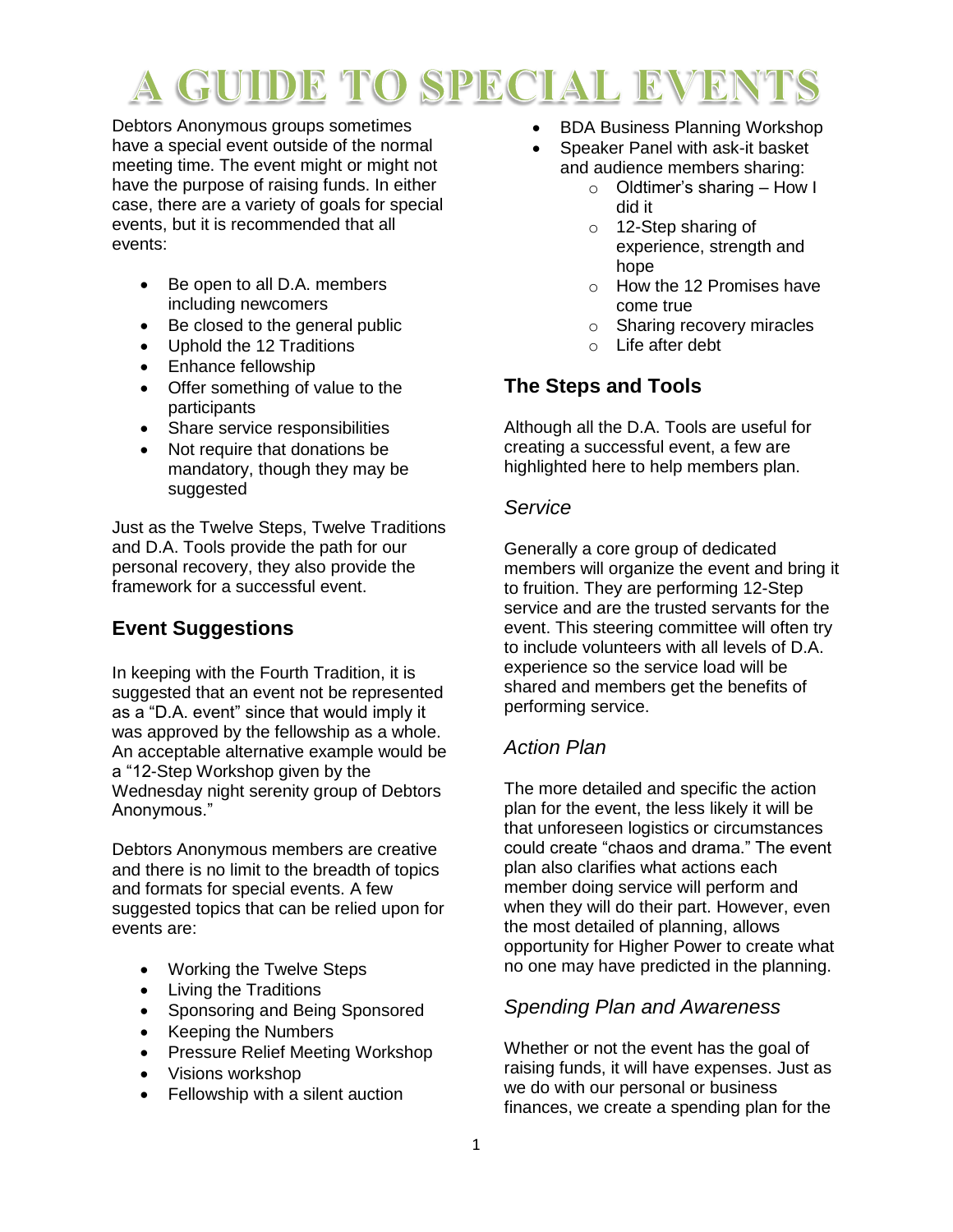# GUIDE TO SPECIAL EVEI

event. The spending plan and the tool of awareness ensure that any member authorized to spend funds for the event will have a clear idea of how much to spend for their task. This clarity avoids situations where a well-meaning, but misinformed member, may spend more than the group can afford on materials for the event such as flyers or decorations. The spending plan allows for abundance for the event within the sobriety of clarity around the numbers.

## *The Telephone and the Internet*

In addition to announcing the event at D.A. meetings, the telephone and the internet are effective ways of spreading the word and facilitating the event planning. In this context, anonymity concerns should bear in mind.

## **The Traditions and Events**

All the Traditions are important guides for planning and carrying out events. A few are highlighted here for consideration.

### *Tradition 5*

*Each group has but one primary purpose – to carry its message to the debtor who still suffers.* 

By maintaining focus on the fifth Tradition, the planning group will ensure that the event will truly provide 12-step service.

### *Tradition 6*

*A D.A. group ought never endorse, finance, or lend the D.A. name to any related facility or outside enterprise, lest problems of money, property and prestige divert us from our primary purpose.* 

The more mindful the event committee is of this tradition when deciding the format and venue for the event, the more successful the event will be. This tradition is also critical for spreading the word for the event

to other D.A. members while being careful not to imply an association or authorization for the event by Debtors Anonymous as a whole. This Tradition also is a good reminder to avoid topics from outside sources and to avoid using non-conference approved literature at events.

## *Tradition 7*

*Every D.A. group ought to be fully selfsupporting, declining outside contributions.* 

Events are sometimes held with the intent of raising funds to send the group's G.S.R. to the annual Debtors Anonymous World Service Conference. When selling tickets to an event such as this, it is important that it only be promoted to members of D.A., ensuring that an outside contribution is not inadvertently accepted from a person that is not a member of the fellowship.

## *Tradition 8*

*Debtors Anonymous should remain forever non-professional, but our service centers may employ special workers.* 

This tradition reminds the committee to avoid any compensation to D.A. members acting as members of PRG's or any other service that might be seen as twelfth step work. A suggested donation to the event would be more appropriate than charging members for services.

## *Tradition 9*

*D.A., as such, ought never be organized; but we may create service boards or committees directly responsible to those they serve.* 

This tradition is a good reminder to the trusted servants on the event planning committee and the people providing service during the event that they are responsible to the members attending the event.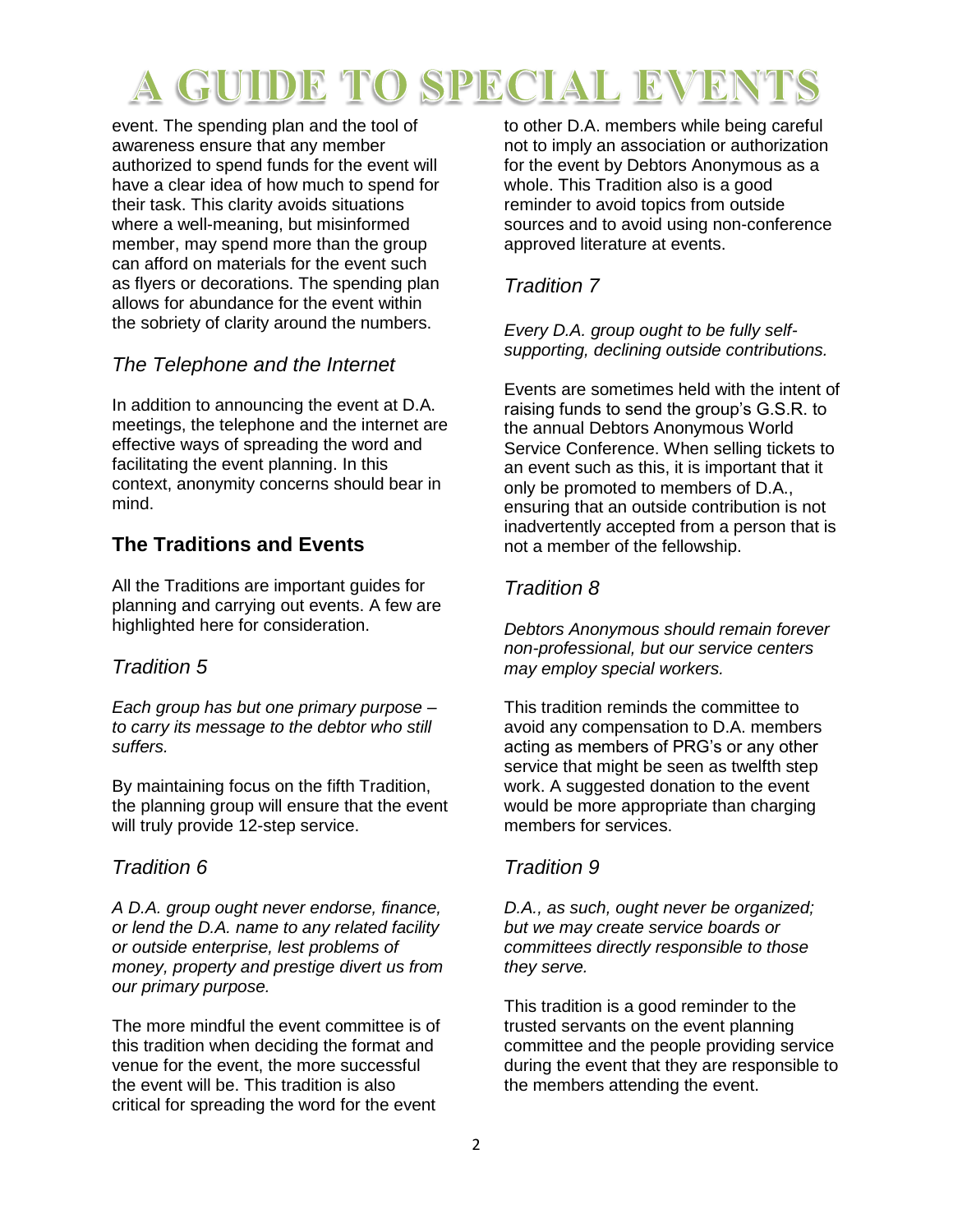# A GUIDE TO SPECIAL EVEN

# **How-To Suggestions**

In addition to the previous general guidelines, the following specific ideas are offered to groups to use as they wish.

# *12 Step Workshop*

Create a fellowship event where D.A. members experienced in working the 12 steps share their experience, strength and hope. Depending on the size of the group and the availability of qualified speakers, there could be one speaker per step or a speaker could cover a number of steps. Some larger groups or Intergroups may consider holding weekend-long workshops or retreats to work the steps.

## *12 Promises Workshop*

Similar to the 12-Step Workshop, a group could put on an event where the speakers share about how the 12 Promises of Debtors Anonymous have manifested in their lives. The workshop could include an ask-it basket for newcomers to ask any questions they may have. It is also recommended that time be allowed for sharing by members of the audience. *Pressure Relief Meeting Marathon* 

A group may organize a fellowship day focused on participating in Pressure Relief Groups (PRGs). The event may start with a speakers' panel sharing their experience, strength and hope from giving and receiving PRGs. Then newcomers or others needing to receive a PRG are grouped with two other members qualified to give a PRG. After the first round of PRGs, there may be a break or a shared lunch. In the next session, the remaining members wanting to receive a PRG are grouped with those available to give. In some cases, those who received a PRG for the first time in the first session are able to give a PRG along with an experienced member in the second session. When planning an event of this type, it is recommended to get the word out

so there are enough experienced members available to give to the newcomers. Also it should be made clear to all in attendance that no fee should be charged for a Pressure Relief Meeting.

# *Additional Suggestions*

### Dance Party

Some D.A. groups and local areas have had successful dance parties. Other groups had fun dance parties, but had disappointing attendance and were unable to recover all the costs. It is suggested that a group considering a dance party seek out the experience of other D.A. groups that have put on successful dance parties.

#### 11th Step Meditation

Create an event with the focus on the 11th Step. Format could be a speaker, or possibly a walking meditation or having meditative music.

#### Retreat Day or Weekend

Many of the topics could be done in the form of an all-day retreat or weekend. It is suggested that groups seek out the experience of other D.A. groups that have put on successful retreats.

#### Talent Show

D.A. is blessed with an abundance of talented members. A talent show is a fun way for D.A. members to perform and share their talents.

#### Vision Boards (a.k.a. Collages or Treasure Maps)

Have an event where members bring magazines and supplies to create their own Vision Board in the presence and support of other members. Everyone is encouraged to share their results with the group.

Garage Sales – Proceed With Caution! If a group were to choose to hold a garage sale to the public and have signs saying it was a fundraiser for Debtors Anonymous,